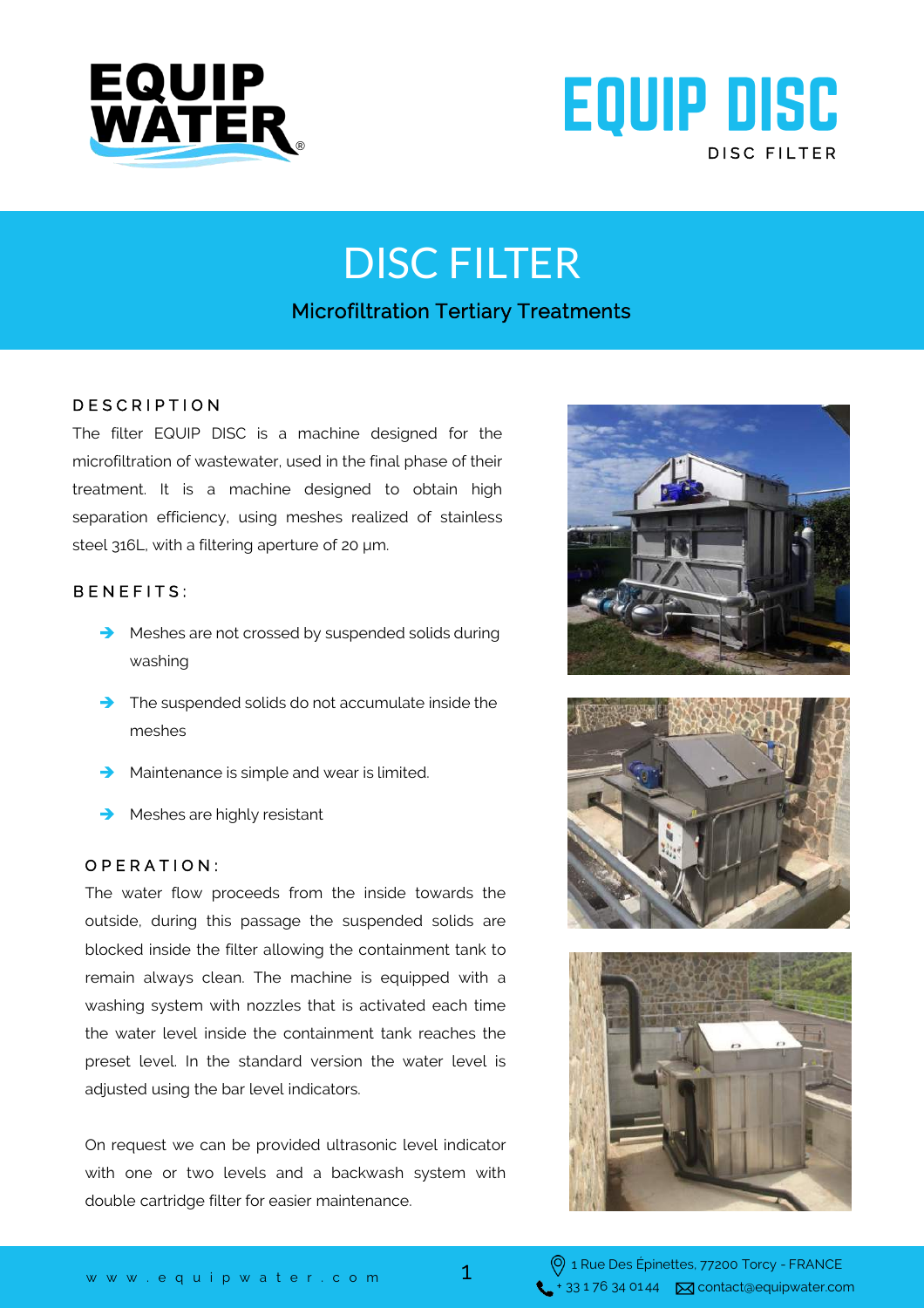



## DISC FILTER

## Microfiltration Tertiary Treatments

The water that enters through the appropriate feeding flange continues on its way inside a tube placed in the center of the machine and from there reaches the filtration sectors of the disc filter.

During the filtration the discs are not in operation as long as the amount of solids held from the meshes causes a clogging of the same and the consequent raising of the water level inside the tank. At this point is activated the rotation of the discs and the washing system placed in their upper part, than working in countercurrent, allows a perfect cleaning of the meshes.



The retained solids from the meshes are pressed from the backwash water flow inside a specific channel located inside the central tube, and then slide towards the discharge flange of the solids. The water used by the washing system is picked up, by means of a high prevalence submersible pump or by an external centrifugal pump, which can be placed vertically or horizontally at the discretion of the project.



Thus using filtered water is not necessary any connection with the mains water. In order to safeguard from clogging, is installed a further filter. The water level inside the containment tank is regulated by a barrier that regulates the level of load and that allows to maintain the discs immersed to a value equal to 60% of the filtering area. Filtered water, after the barrier regulation system, passes through the outlet flange.